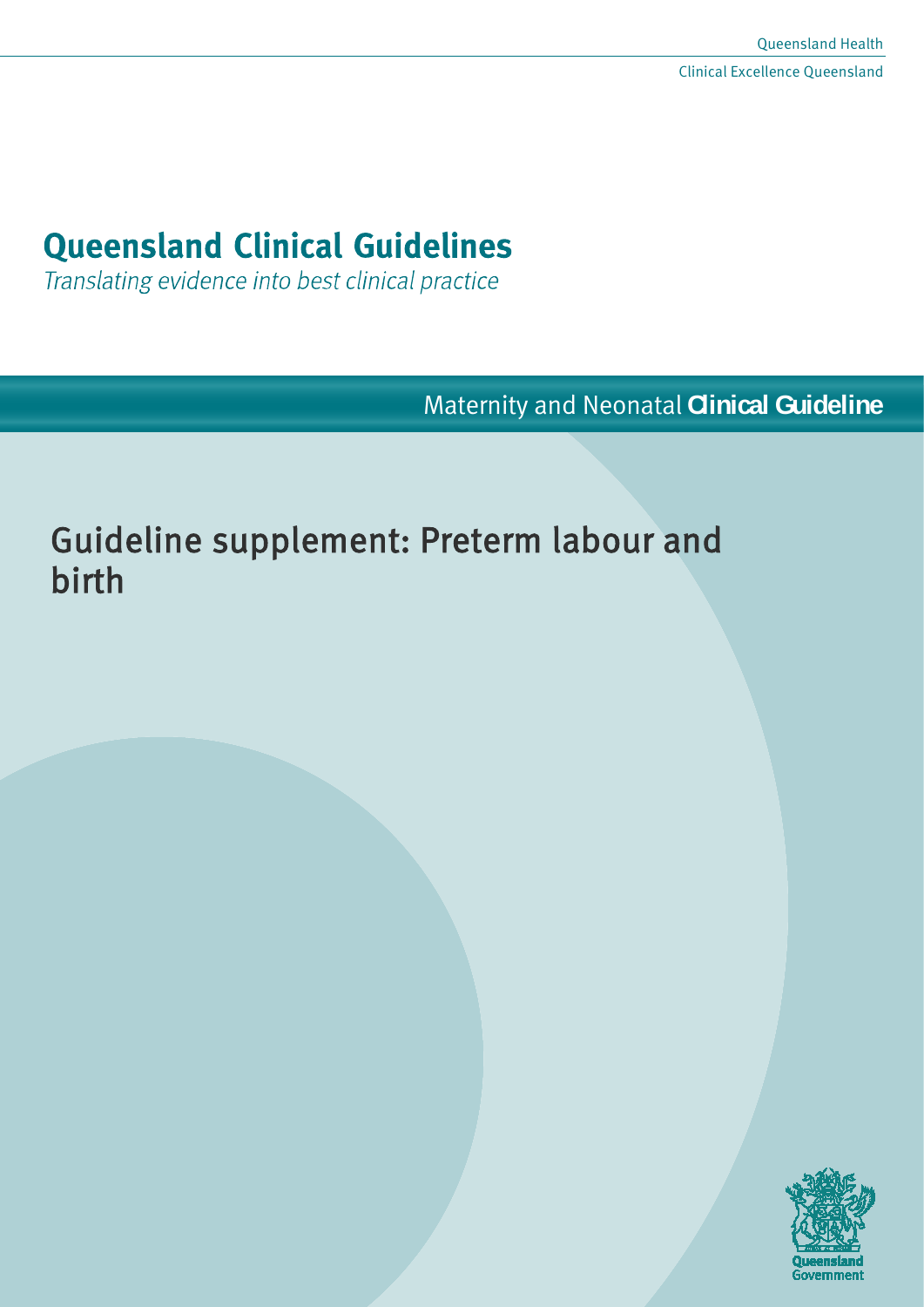#### **Table of Contents**

| 1              |       |  |
|----------------|-------|--|
|                | 1.1   |  |
|                | 1.2   |  |
|                | 1.3   |  |
|                | 1.4   |  |
| $\overline{2}$ |       |  |
|                | 2.1   |  |
|                | 2.2   |  |
|                | 2.3   |  |
|                | 2.4   |  |
|                | 2.4.1 |  |
|                | 2.5   |  |
|                | 2.6   |  |
|                | 2.7   |  |
| $\mathbf{3}$   |       |  |
|                | 3.1   |  |
| 4              |       |  |
|                | 4.1   |  |
|                | 4.2   |  |
|                | 4.3   |  |
|                | 4.3.1 |  |
|                | 4.3.2 |  |
|                | 4.3.3 |  |
|                | 4.4   |  |
|                | 4.5   |  |
|                | 4.6   |  |
| 5              |       |  |

#### **List of Tables**

© State of Queensland (Queensland Health) 2020



This work is licensed under a Creative Commons Attribution-NonCommercial-NoDerivatives V4.0 International licence. In essence, you are free to copy and communicate the work in its current form for non-commercial purposes, as long as you attribute Queensland Clinical Guidelines, in essence, we are to communicate the work in its current form for non-commercial purposes, as nd/4.0/deed.en

For further information contact Queensland Clinical Guidelines, RBWH Post Office, Herston Qld 4029, email Guidelines@health.qld.gov.au. For permissions beyond the scope of this licence contact: Intellectual Property Officer, Queensland Health, GPO Box 48, Brisbane Qld 4001, email ip\_officer@health.qld.gov.au, phone (07) 3234 1479.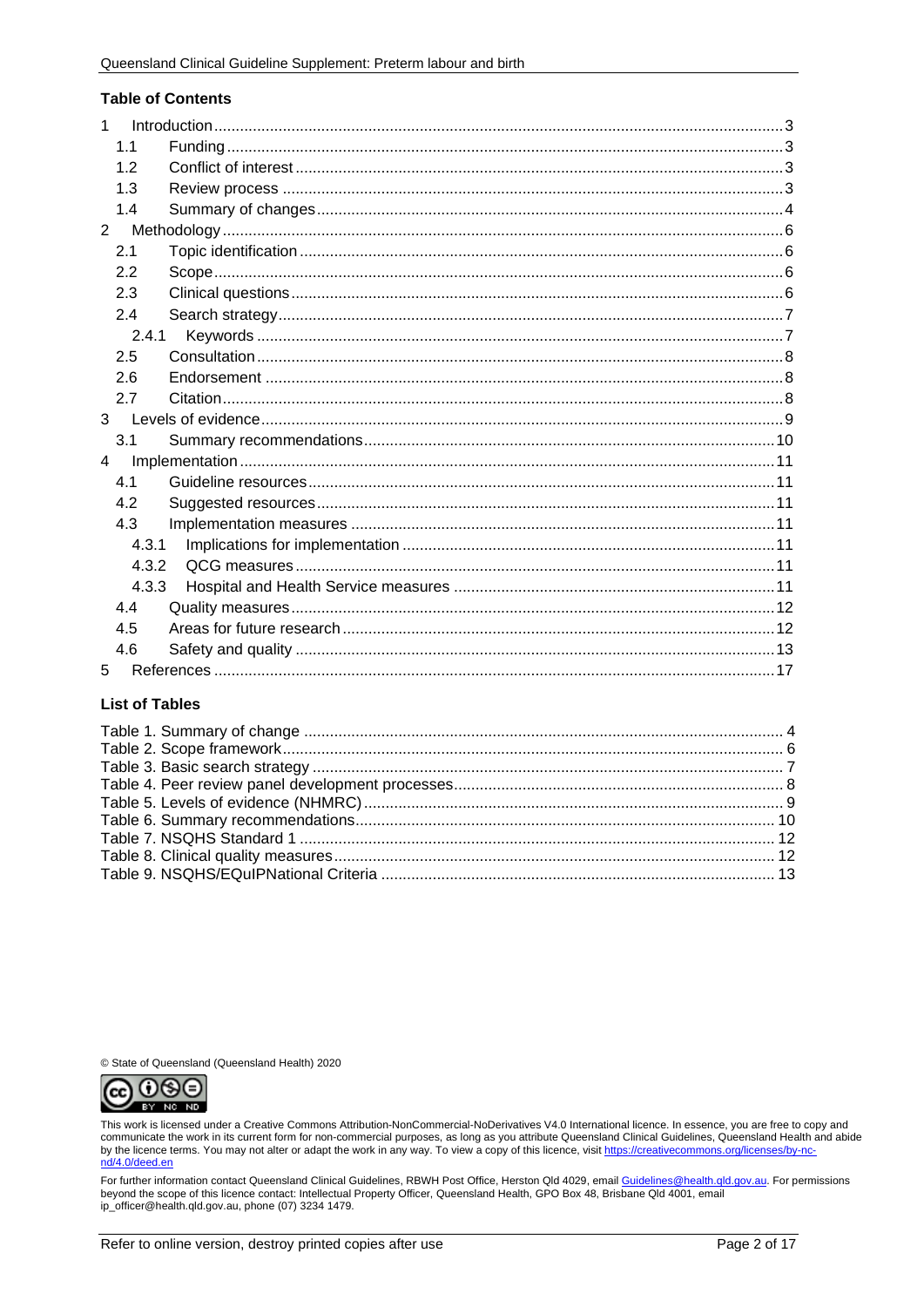# <span id="page-2-0"></span>**1 Introduction**

This document is a supplement to the Queensland Clinical Guideline (QCG) *Preterm labour and*  birth. It provides supplementary information regarding guideline development, makes summary recommendations, suggests measures to assist implementation and quality activities and summarises changes (if any) to the guideline since original publication. Refer to the guideline for abbreviations, acronyms, flow charts and acknowledgements.

# <span id="page-2-1"></span>**1.1 Funding**

The development of this guideline was funded by Healthcare Improvement Unit, Queensland Health. Consumer representatives were paid a standard fee. Other working party members participated on a voluntary basis.

### <span id="page-2-2"></span>**1.2 Conflict of interest**

Declarations of conflict of interest were sought from working party members as per the Queensland Clinical Guidelines *[Conflict of Interest](http://www.health.qld.gov.au/qcg/development#coi)* statement. No conflict of interest was identified.

#### <span id="page-2-3"></span>**1.3 Review process**

- A review of the guideline scope, clinical questions and current literature was undertaken October–November 2019.
- The clinical lead was consulted and reviewed the previous version of the guideline.
- A peer review panel was formed with clinical experts to review the updated literature and guideline.
- The QCG steering committee and SMNCN re-endorsed the guideline and supplement.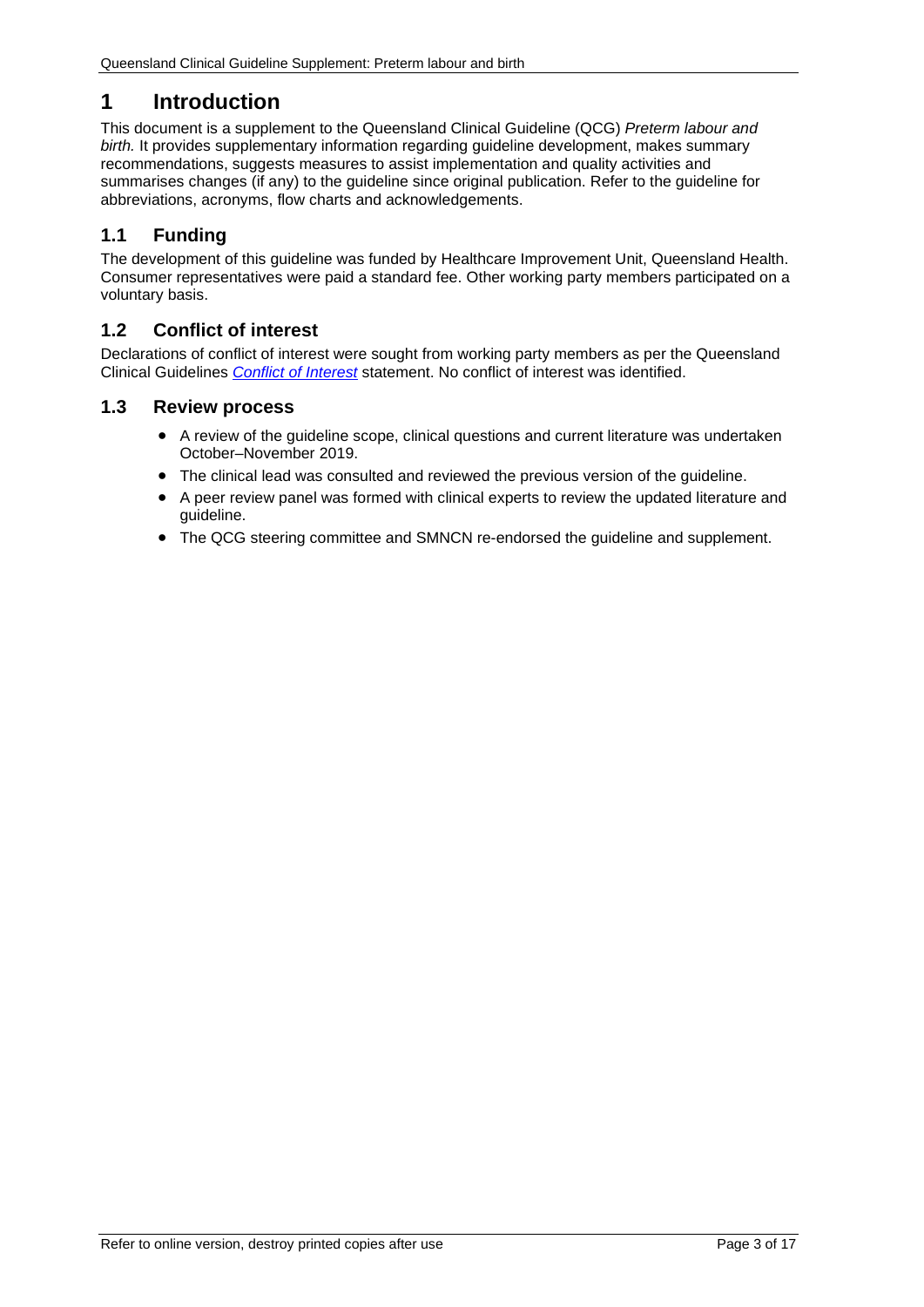#### <span id="page-3-0"></span>**1.4 Summary of changes**

Queensland clinical guidelines are reviewed every 5 years or earlier if significant new evidence emerges. [Table 1](#page-3-1) provides a summary of changes made to the guidelines since original publication.

| <b>Publication date</b> | <b>Identifier</b> | <b>Summary of major change</b>                                                                                                                                                                                                                                                                                                                                                                                                                                                                                                                                                                                                                        |  |
|-------------------------|-------------------|-------------------------------------------------------------------------------------------------------------------------------------------------------------------------------------------------------------------------------------------------------------------------------------------------------------------------------------------------------------------------------------------------------------------------------------------------------------------------------------------------------------------------------------------------------------------------------------------------------------------------------------------------------|--|
| October 2009            | MN0909.6-V1-R11   | First publication                                                                                                                                                                                                                                                                                                                                                                                                                                                                                                                                                                                                                                     |  |
| December 2009           | MN0909.6-V2-R11   | Correction to acknowledgements                                                                                                                                                                                                                                                                                                                                                                                                                                                                                                                                                                                                                        |  |
| August 2011             | MN09.6-V3-R11     | Minor format and name change updates                                                                                                                                                                                                                                                                                                                                                                                                                                                                                                                                                                                                                  |  |
| September 2011          | MN09.6-V4-R14     | Review date extended until 2014                                                                                                                                                                                                                                                                                                                                                                                                                                                                                                                                                                                                                       |  |
| December 2014           | MN14.6-V5-R19     | First full review                                                                                                                                                                                                                                                                                                                                                                                                                                                                                                                                                                                                                                     |  |
|                         |                   | • Updated title to Preterm labour and birth<br>• Added risk reduction measures<br>• Added consumer advice after threatened preterm<br>labour<br>• Guideline supplement created                                                                                                                                                                                                                                                                                                                                                                                                                                                                        |  |
| October 2015            | MN14.6-V6-R19     | Amendment to Section 3.2 Cervical cerclage.<br>• Clarified recommendation that multiple dilation and<br>evacuations, cervical surgery or other abnormalities<br>are not themselves indications for cerclage.<br>Amendment to Section 4 Clinical assessment of PTL<br>• Clarified purpose of sterile speculum examination to<br>visualise cervix and membranes                                                                                                                                                                                                                                                                                         |  |
| <b>June 2016</b>        | MN14.6-V7-R19     | Amendment to Section 5.5 Antibiotics and Flowchart<br>• Ampicillin dose if signs of chorioamnionitis changed<br>from 1 g every 4 hours to 1 g every 6 hours<br>• Regimen if chorioamnionitis and penicillin allergy<br>clarified to include clindamycin or lincomycin 600mg<br>IV every 8 hours and Gentamicin 5 mg IV daily and<br>Metronidazole 500 mg IV every 12 hours                                                                                                                                                                                                                                                                            |  |
| November 2016           | MN14.6-V8.R19     | Amendment to Section 5.5 Antibiotics and Flowchart<br>• Antibiotic regimen for PPROM deleted and replaced<br>with reference to regimen to prolong latency in<br>Queensland Clinical Guideline: Early onset Group B<br>Streptococcal Disease.                                                                                                                                                                                                                                                                                                                                                                                                          |  |
| <b>June 2020</b>        | MN20.6-V9-R25     | Peer review<br>Formatting updated<br>References updated to align with current evidence<br>Flowchart updated to reflect changes<br><b>Definition of terms</b><br>• Amendment and update to 'Health care providers'<br>• Addition of cervical incompetence<br>• Removal of:<br>o Informed choice, informed consent, definition of<br>obstetrician, woman centred care (refer to the<br>Queensland Clinical Guideline: Standard Care<br>guideline)<br><b>Addition of Section 1.1 Background</b><br>• Gestational age from definition of terms to<br>background<br>o Moderately preterm (32+0 to 33+6 weeks)<br>$\circ$ Very preterm (28+0 to 31+6 weeks) |  |

<span id="page-3-1"></span>Table 1. Summary of change

o Extremely preterm (less than 27+6 weeks)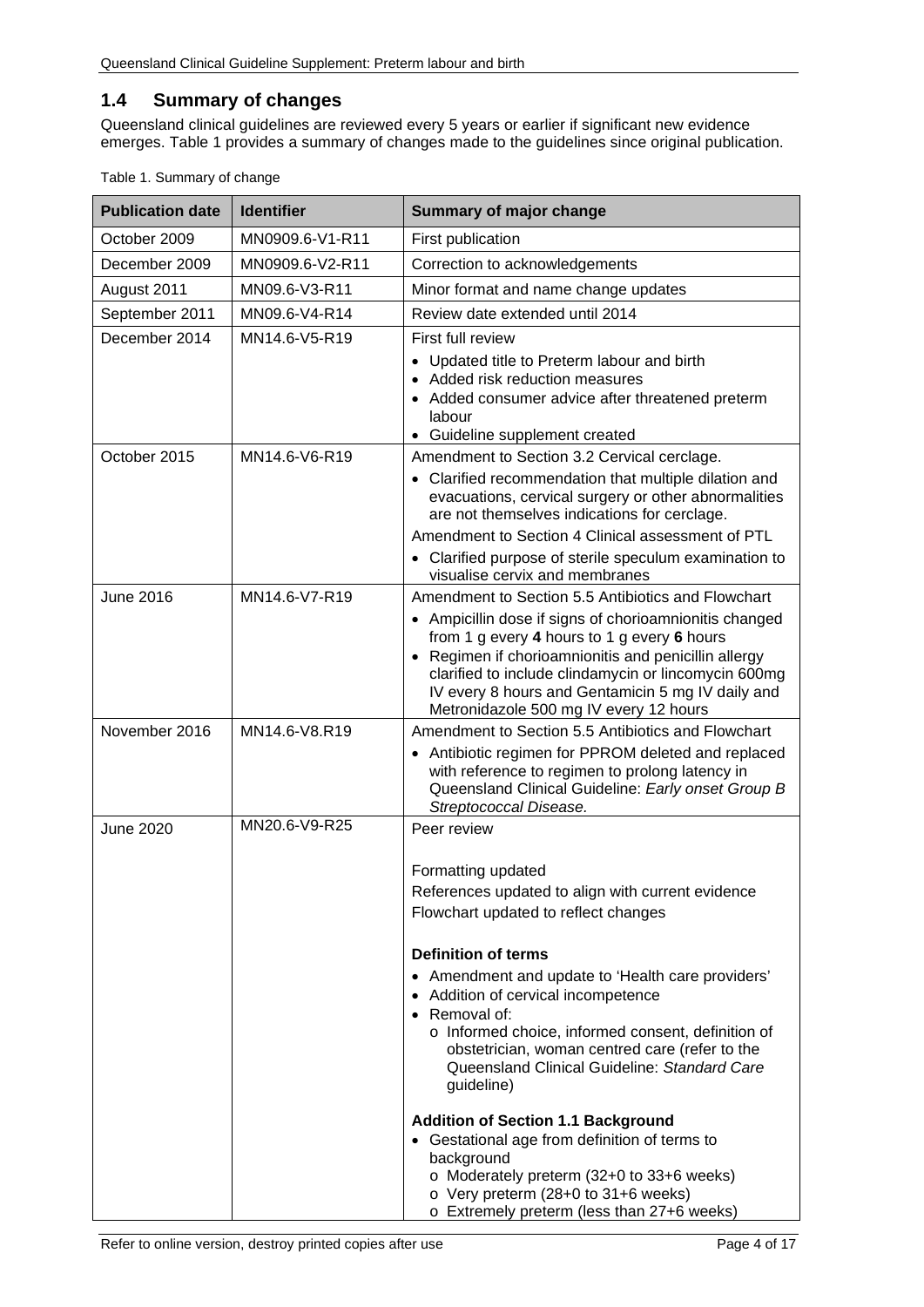| <b>Publication date</b> | <b>Identifier</b> | Summary of major change                                                                                                                                                                                                                                                                                   |
|-------------------------|-------------------|-----------------------------------------------------------------------------------------------------------------------------------------------------------------------------------------------------------------------------------------------------------------------------------------------------------|
|                         |                   | Section 1.2 Perinatal mental health (table 1)<br>• Minimal content change: information from previous<br>guideline consolidated into table formatting and<br>areas that can be referenced to the standard care<br>guideline removed and referenced<br>• Addition of information on perinatal mental health |
|                         |                   | Section 3.2 Cervical cerclage (table 6)<br>• Addition of indications of cervical cerclage to include<br>a history of cervical trauma and PPROM in a<br>previous pregnancy<br>• Emergency cerclage indication added                                                                                        |
|                         |                   | Section 4 Clinical assessment of labour (table 7)<br>• Added importance of treatment based on<br>appropriate clinical diagnosis                                                                                                                                                                           |
|                         |                   | Section 4 Clinical assessment of labour (table 7)<br>• Emphasis on fFN and TVCL measurement in<br>conjunction to assist with diagnosis of PTL added                                                                                                                                                       |
|                         |                   | Section 4.2 Fetal fibronectin testing (table 10)<br>• Added testing women for fFN if asymptomatic but<br>have a history of cervical surgery<br>• Addition of fFN tests greater than 200 ng/mL and<br>less than 10 ng/mL                                                                                   |
|                         |                   | <b>Section 5 Management of PTL</b><br>• Added information about upcoming technologies to<br>assist clinicians in diagnosing PTL                                                                                                                                                                           |
|                         |                   | Section 5.2 in-utero transfer<br>• Removal of gestational ages for transfer<br>• Recommendations to align with QCG guideline:<br>Perinatal care at the threshold of viability                                                                                                                             |
|                         |                   | Section 5.6 MgSO <sub>4</sub> for neuroprotection (table 19)<br>• Added consider MgSO <sub>4</sub> for gestations up to 34+0<br>weeks gestation                                                                                                                                                           |
|                         |                   | Appendix B: Consumer advice after threatened<br><b>PTL</b>                                                                                                                                                                                                                                                |
|                         |                   | • Removed and consolidated into consumer<br>information handout<br>• Consumer information updated                                                                                                                                                                                                         |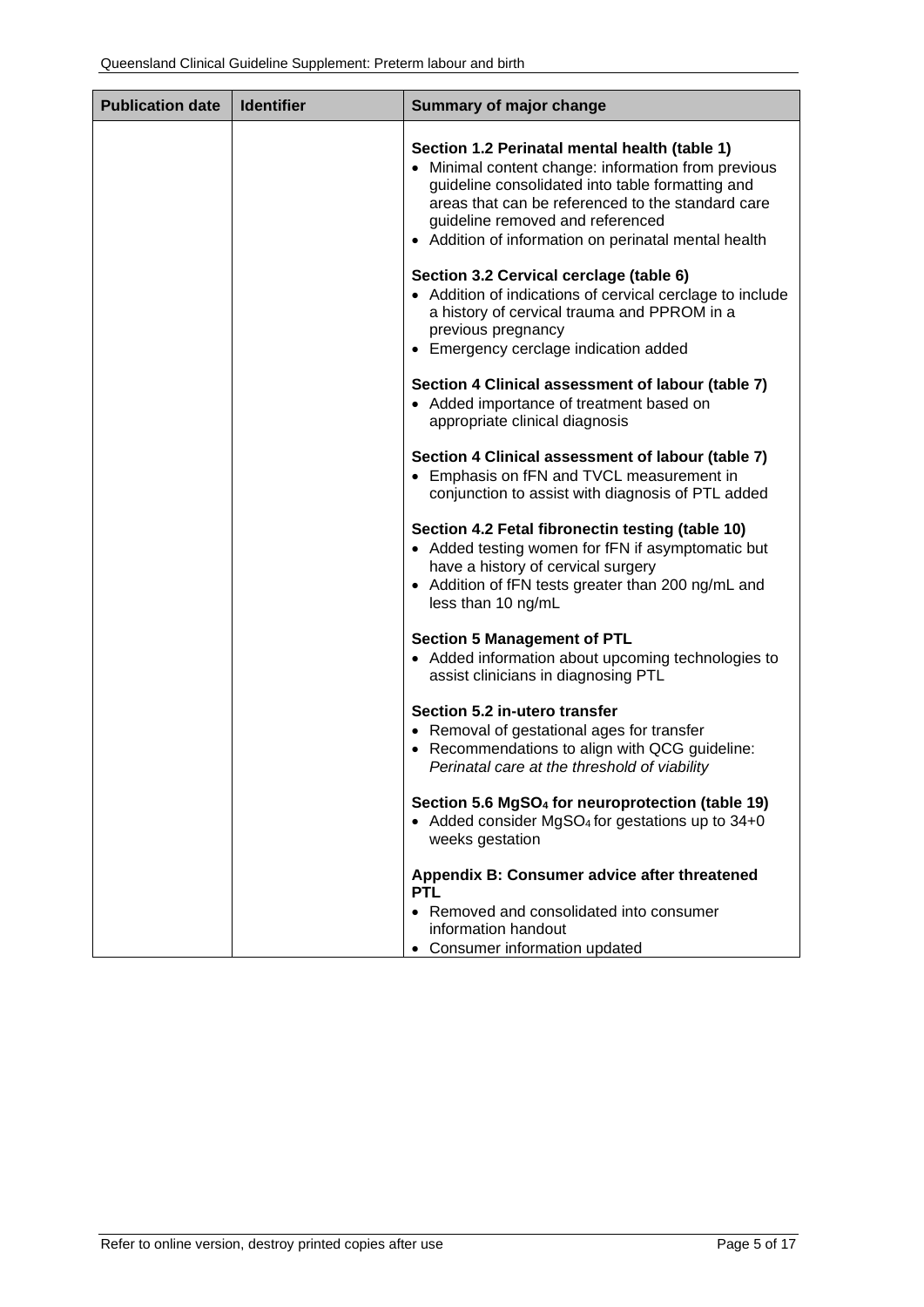# <span id="page-5-0"></span>**2 Methodology**

Queensland Clinical Guidelines (QCG) follows a rigorous process of guideline development. This process was endorsed by the Queensland Health Patient Safety and Quality Executive Committee in December 2009. The guidelines are best described as 'evidence informed consensus guidelines' and draw from the evidence base of existing national and international guidelines and the expert opinion of the working party.

## <span id="page-5-1"></span>**2.1 Topic identification**

The topic was identified as a priority by the Statewide Maternity and Neonatal Clinical Network at a forum in 2009.

## <span id="page-5-2"></span>**2.2 Scope**

<span id="page-5-4"></span>The scope of the guideline was determined using the following framework.

|  | Table 2. Scope framework |
|--|--------------------------|
|  |                          |

| <b>Scope framework</b>                                                                                                 |                                                                                                                                                                                                                                                                                                                                                                                                                                                                                                                                                                                                                                                                                                         |  |  |
|------------------------------------------------------------------------------------------------------------------------|---------------------------------------------------------------------------------------------------------------------------------------------------------------------------------------------------------------------------------------------------------------------------------------------------------------------------------------------------------------------------------------------------------------------------------------------------------------------------------------------------------------------------------------------------------------------------------------------------------------------------------------------------------------------------------------------------------|--|--|
| Pregnant women less than 37+0 weeks gestation at risk of spontaneous<br><b>Population</b><br>preterm labour and birth. |                                                                                                                                                                                                                                                                                                                                                                                                                                                                                                                                                                                                                                                                                                         |  |  |
| <b>Purpose</b>                                                                                                         | Identify relevant evidence related to:<br>Diagnosis, assessment and management of condition (including any<br>updated/upcoming technologies in the field of management of preterm                                                                                                                                                                                                                                                                                                                                                                                                                                                                                                                       |  |  |
| <b>Outcome</b>                                                                                                         | labour)<br>• Early identification of pregnant women at risk of spontaneous preterm labour<br>and birth<br>• Accurate assessment and correct diagnosis of condition<br>Best practice management during pregnancy, labour and postpartum                                                                                                                                                                                                                                                                                                                                                                                                                                                                  |  |  |
| <b>Exclusions</b>                                                                                                      | Management of pregnancies at the threshold of perinatal viability-refer to<br>Queensland Clinical Guideline Perinatal care at the threshold of viability<br>guideline<br>• Management of prolonged premature rupture of membranes (including fetal<br>assessment, decisions regarding timing of birth)-refer to Queensland<br>Clinical Guideline Preterm prelabour rupture of membranes short guide<br>Induction of labour methods at preterm gestational age<br>$\bullet$<br>Indications (maternal or fetal) for planned preterm birth<br>Detailed information about cervical cerclage (including methods and<br>removal)<br>Intrapartum and postnatal care (routine)<br>• Care of the preterm newborn |  |  |

# <span id="page-5-3"></span>**2.3 Clinical questions**

The following clinical questions were generated to inform the guideline scope and purpose:

- What information should be provided to a woman and her partner when she is at risk of preterm labour and birth?
- What assessments are recommended for women in threatened or established preterm labour?
- What management is indicated for women in threatened or established preterm labour?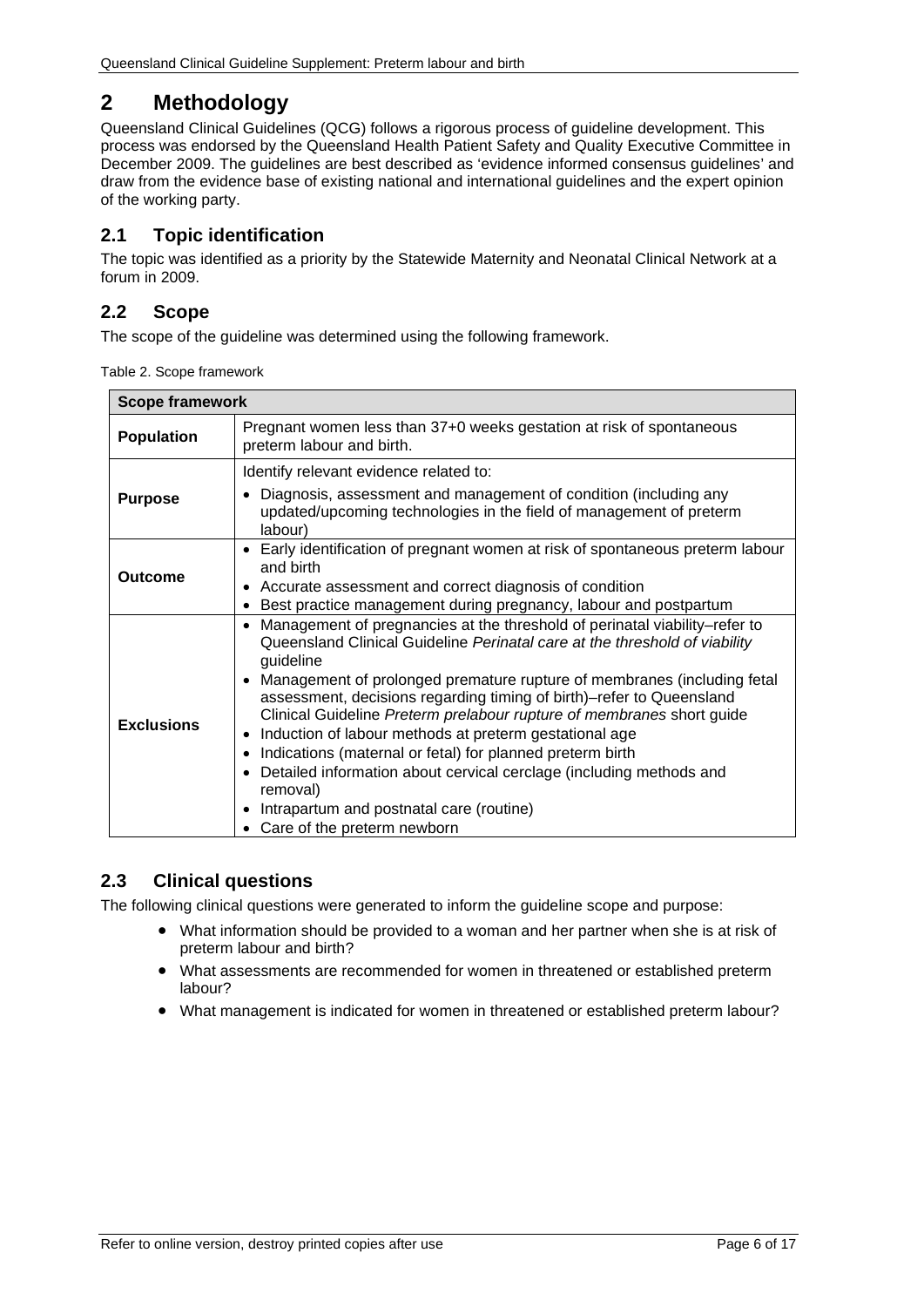## <span id="page-6-0"></span>**2.4 Search strategy**

A search of the literature was conducted during August to October 2019. The QCG search strategy is an iterative process that is repeated and amended as guideline development occurs (e.g. if additional areas of interest emerge, areas of contention requiring more extensive review are identified or new evidence is identified). All guidelines are developed using a basic search strategy. This involves both a formal and informal approach.

<span id="page-6-2"></span>

| Table 3. Basic search strategy |  |
|--------------------------------|--|
|                                |  |

| <b>Step</b> |                                                                                                             | <b>Consideration</b>                                                                                                                                                                                                                                                                                                                                                                                                                                                                                                                                            |
|-------------|-------------------------------------------------------------------------------------------------------------|-----------------------------------------------------------------------------------------------------------------------------------------------------------------------------------------------------------------------------------------------------------------------------------------------------------------------------------------------------------------------------------------------------------------------------------------------------------------------------------------------------------------------------------------------------------------|
| 1.          | Review clinical guidelines<br>developed by other<br>reputable groups relevant to<br>the clinical speciality | This may include national and/or international guideline<br>$\bullet$<br>writers, professional organisations, government<br>organisations, state based groups.<br>• This assists the guideline writer to identify:<br>o The scope and breadth of what others have found useful<br>for clinicians and informs the scope and clinical question<br>development<br>o Identify resources commonly found in guidelines such as<br>flowcharts, audit criteria and levels of evidence<br>o Identify common search and key terms<br>o Identify common and key references |
| 2.          | Undertake a foundation<br>search using key search<br>terms                                                  | • Construct a search using common search and key terms<br>identified during Step 1 above<br>Search the following databases<br>$\bullet$<br>o PubMed<br>o CINAHL<br>o Medline<br>o Cochrane Central Register of Controlled Trials<br>o EBSCO<br>o Embase<br>Studies published in English less than or equal to 5 years<br>previous are reviewed in the first instance. Other years<br>may be searched as are relevant to the topic<br>• Save and document the search<br>Add other databases as relevant to the clinical area                                     |
| 3.          | Develop search word list for<br>each clinical question.                                                     | • This may require the development of clinical sub-questions<br>beyond those identified in the initial scope.<br>• Using the foundation search performed at Step 2 as the<br>baseline search framework, refine the search using the<br>specific terms developed for the clinical question<br>• Save and document the search strategy undertaken for<br>each clinical question                                                                                                                                                                                   |
| 4.          | Other search strategies                                                                                     | • Search the reference lists of reports and articles for<br>additional studies<br>Access other sources for relevant literature<br>o Known resource sites<br>o Internet search engines<br>o Relevant text books                                                                                                                                                                                                                                                                                                                                                  |

#### <span id="page-6-1"></span>**2.4.1 Keywords**

The following keywords were used in the basic search strategy: fetal fibronectin (fFN), preterm, preterm labour, preterm birth, tocolysis, transfer, bacterial vaginosis, risk reduction, progesterone, magnesium sulphate, neuroprotection, fetal surveillance, antibiotics, premature rupture of membranes.

Other keywords may have been used for specific aspects of the guideline.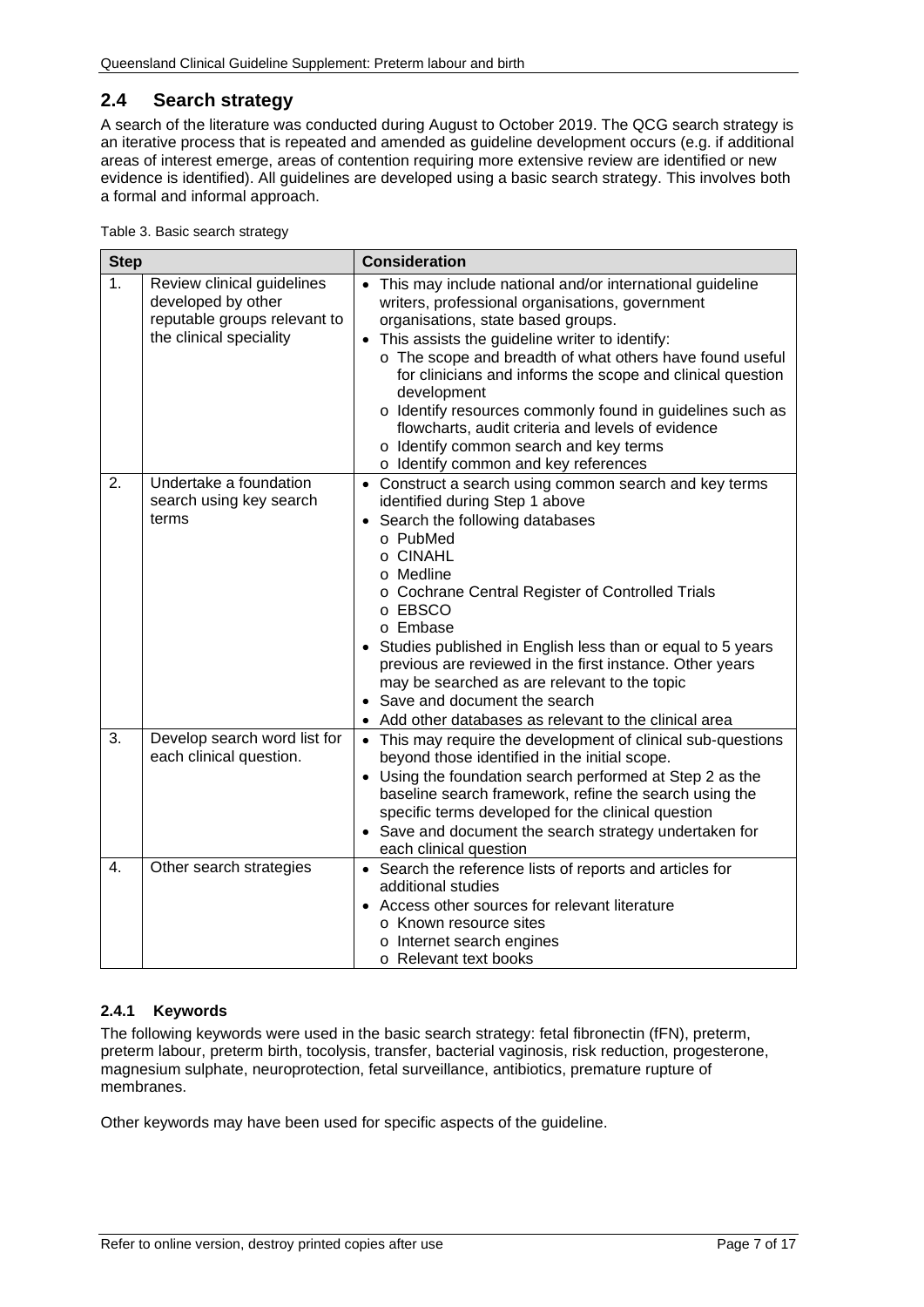## <span id="page-7-0"></span>**2.5 Consultation**

A peer review of the clinical guideline occurred between November 2019 and January 2020.

Major consultative and development processes occurred between August 2014 and November 2014. These are outlined in Table 4. The clinical lead reviewed the guideline in November 2019 and did not recommend any major changes to the guideline.

<span id="page-7-3"></span>Table 4. Peer review panel development processes

| <b>Process</b>                   | <b>Activity</b>                                                                                                                                                                                                                                                                                                                                                    |
|----------------------------------|--------------------------------------------------------------------------------------------------------------------------------------------------------------------------------------------------------------------------------------------------------------------------------------------------------------------------------------------------------------------|
| <b>Clinical lead</b>             | • The nominated Clinical Lead/s was approved by the QCG steering<br>committee                                                                                                                                                                                                                                                                                      |
| <b>Consumer</b><br>participation | • The QCG steering committee (SC) consumer/s was invited to be involved<br>in the peer review process                                                                                                                                                                                                                                                              |
| Peer review panel                | • Members from the QCG SC who had clinical expertise, knowledge and/or<br>interest in the clinical guideline topic participated in the peer review panel<br>• Relevant stakeholders and/or experts in the field were identified and<br>included in the peer review panel<br>• Consultation by the peer review panel occurred between November 2019<br>January 2020 |
| <b>Review</b>                    | • A literature review and consultation with the clinical lead was undertaken<br>in October-November 2019                                                                                                                                                                                                                                                           |

### <span id="page-7-1"></span>**2.6 Endorsement**

The guideline was re-endorsed by the:

- Queensland Clinical Guidelines Steering Committee in May 2020
- Statewide Maternity and Neonatal Clinical Network [Queensland] in June 2020

### <span id="page-7-2"></span>**2.7 Citation**

The recommended citation of Queensland Clinical Guidelines is in the following format:

Queensland Clinical Guidelines. [**Insert Guideline Title**]. Guideline No. [**Insert Guideline Number**]. Queensland Health. [**Insert Year of Publication**]. Available from: [www.health.qld.gov.au/qcg.](http://www.health.qld.gov.au/qcg)

#### **EXAMPLE:**

Queensland Clinical Guidelines. Normal birth. Guideline No. MN17.25-V3-R22. Queensland Health 2017. Available from: [www.health.qld.gov.au/qcg.](http://www.health.qld.gov.au/qcg)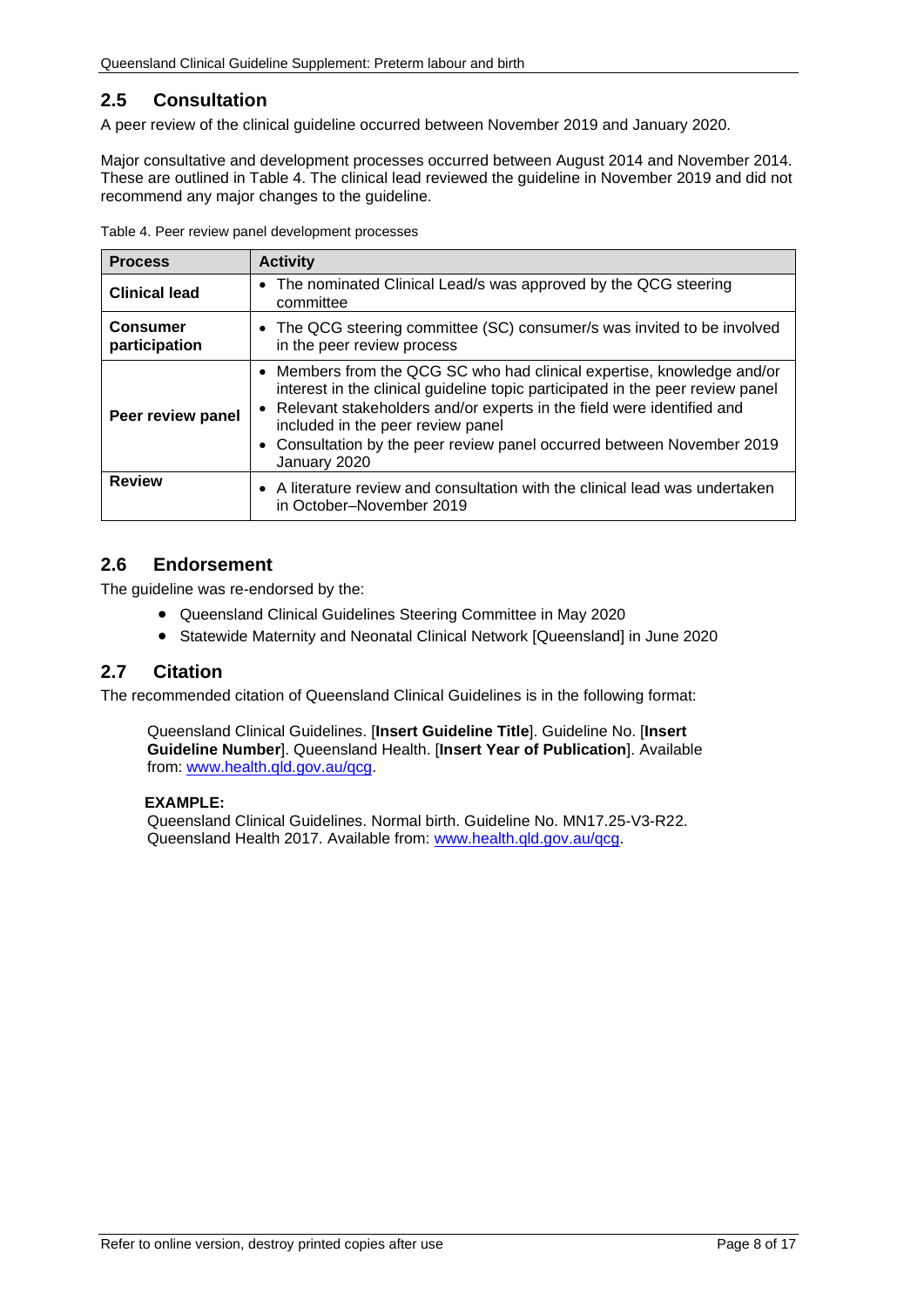# <span id="page-8-0"></span>**3 Levels of evidence**

The levels of evidence identified in the National Health and Medical Research Council (NHMRC)<sup>1</sup>, Levels of evidence and grades for recommendations for developers of guidelines (2009) were used to inform the summary recommendations. Levels of evidence are outlined in [Table 5. Levels of](#page-8-1)  [evidence \(NHMRC\).](#page-8-1)

Note that the 'consensus' definition\* in [Table 5. Levels of evidence \(NHMRC\)](#page-8-1) is different from that proposed by the NHMRC. Instead, it relates to forms of evidence that are not identified by the NHMRC and/or that arise from the clinical experience of the guideline's clinical lead and working party.

<span id="page-8-1"></span>Summary recommendations are outlined in [Table 6. Summary recommendations](#page-9-1)

| <b>Grade of recommendation</b> | <b>Description</b>                                                                                                                             |  |
|--------------------------------|------------------------------------------------------------------------------------------------------------------------------------------------|--|
| A                              | Body of evidence can be trusted to guide practice                                                                                              |  |
| В                              | Body of evidence can be trusted to guide practice in most<br>situations                                                                        |  |
|                                | Body of evidence provides some support for recommendation(s)<br>but care should be taken in its application                                    |  |
| D                              | Body of evidence is weak, and recommendation must be applied<br>with caution                                                                   |  |
| Consensus*                     | Opinions based on respected authorities, descriptive studies or<br>reports of expert committees or clinical experience of the working<br>party |  |

Table 5. Levels of evidence (NHMRC)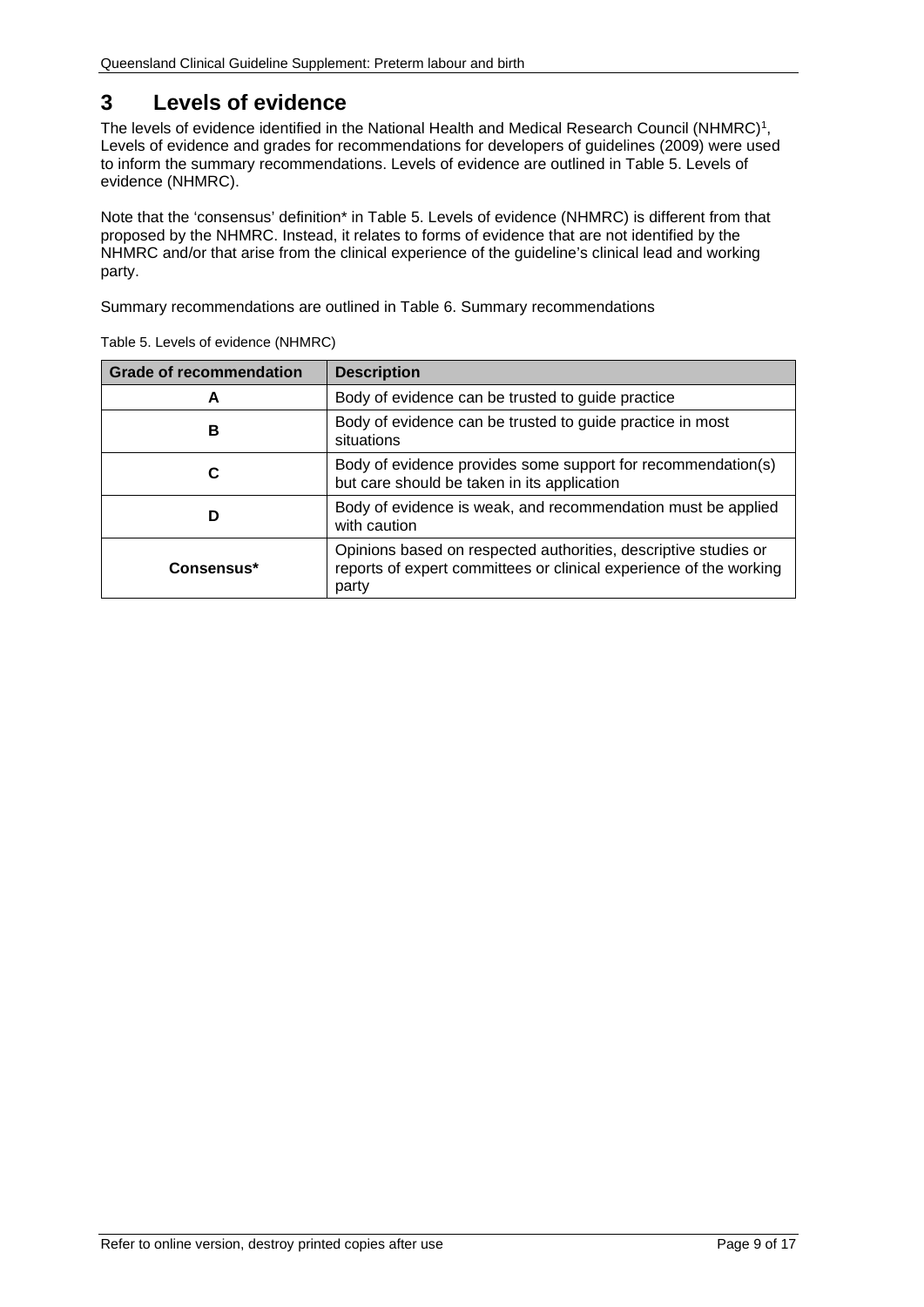#### <span id="page-9-0"></span>**3.1 Summary recommendations**

Summary recommendations and levels of evidence are outlined in Table 5.

<span id="page-9-1"></span>Table 6. Summary recommendations

|     | <b>Recommendation</b><br><b>Grading of evidence</b>                                                                                                                                                                                                                                                                 |                  |  |  |
|-----|---------------------------------------------------------------------------------------------------------------------------------------------------------------------------------------------------------------------------------------------------------------------------------------------------------------------|------------------|--|--|
| 1.  | Perform a comprehensive review of all previous pregnancies because<br>the most important historical factor for preterm birth is prior<br><b>Consensus</b><br>spontaneous preterm birth                                                                                                                              |                  |  |  |
| 2.  | Routine screening and treatment for asymptomatic bacterial vaginosis<br>is not recommended but may be of benefit in women with previous<br>preterm birth (PTB)                                                                                                                                                      | A                |  |  |
| 3.  | Routine screening for and treatment of bacteriuria is recommended for<br>all women                                                                                                                                                                                                                                  | в                |  |  |
| 4.  | Consider progesterone therapy from 16-24 weeks gestation for<br>women with a singleton gestation and a prior spontaneous PTB                                                                                                                                                                                        | A                |  |  |
| 5.  | Consider progesterone therapy for asymptomatic women with an<br>incidentally diagnosed short cervix (less than 25 mm) on transvaginal<br>cervical length (TVCL) assessment in the second trimester                                                                                                                  | A                |  |  |
| 6.  | Consider cervical cerclage for women with:<br>o Prior PTB and/or<br>o Second-trimester losses related to painless/painful cervical<br>dilation and in the absence of labour or abruptio placentae or<br>o Prior cerclage due to painless cervical dilation in the second<br>trimester or<br>o Cervical incompetence | В                |  |  |
| 7.  | Consider cervical cerclage for women with a history of one or more<br>spontaneous mid-trimester losses or PTB who are undergoing TVCL<br>surveillance, if the cervix is 25 mm or less and before 24 weeks of<br>gestation                                                                                           | A                |  |  |
| 8.  | Consider therapeutic interventions when the TVCL is measured at<br>less than 25 mm                                                                                                                                                                                                                                  | <b>Consensus</b> |  |  |
| 9.  | Recommend corticosteroids to women with a viable fetus who are at<br>increased risk of PTB before or at 35+0 weeks gestational age                                                                                                                                                                                  | A                |  |  |
| 10. | Consider tocolysis when a 48 hour delay in birth will benefit the<br>newborn (e.g. for administration of medications or in-utero transfer)                                                                                                                                                                          | A                |  |  |
| 11. | If preterm labour commences (or there is imminent risk of PTB), give<br>intrapartum antibiotic prophylaxis for prevention of Early Onset Group<br>B Streptococcus irrespective of GBS status                                                                                                                        | А                |  |  |
| 12. | Recommend MgSO <sub>4</sub> to women before 30+0 weeks gestation where<br>birth is imminent or planned within 24 hours                                                                                                                                                                                              | A                |  |  |
| 13. | Recommend vaginal birth for the singleton vertex fetus unless there<br>are specific contraindications to vaginal birth or there are maternal<br>conditions necessitating caesarean section (CS)                                                                                                                     | <b>Consensus</b> |  |  |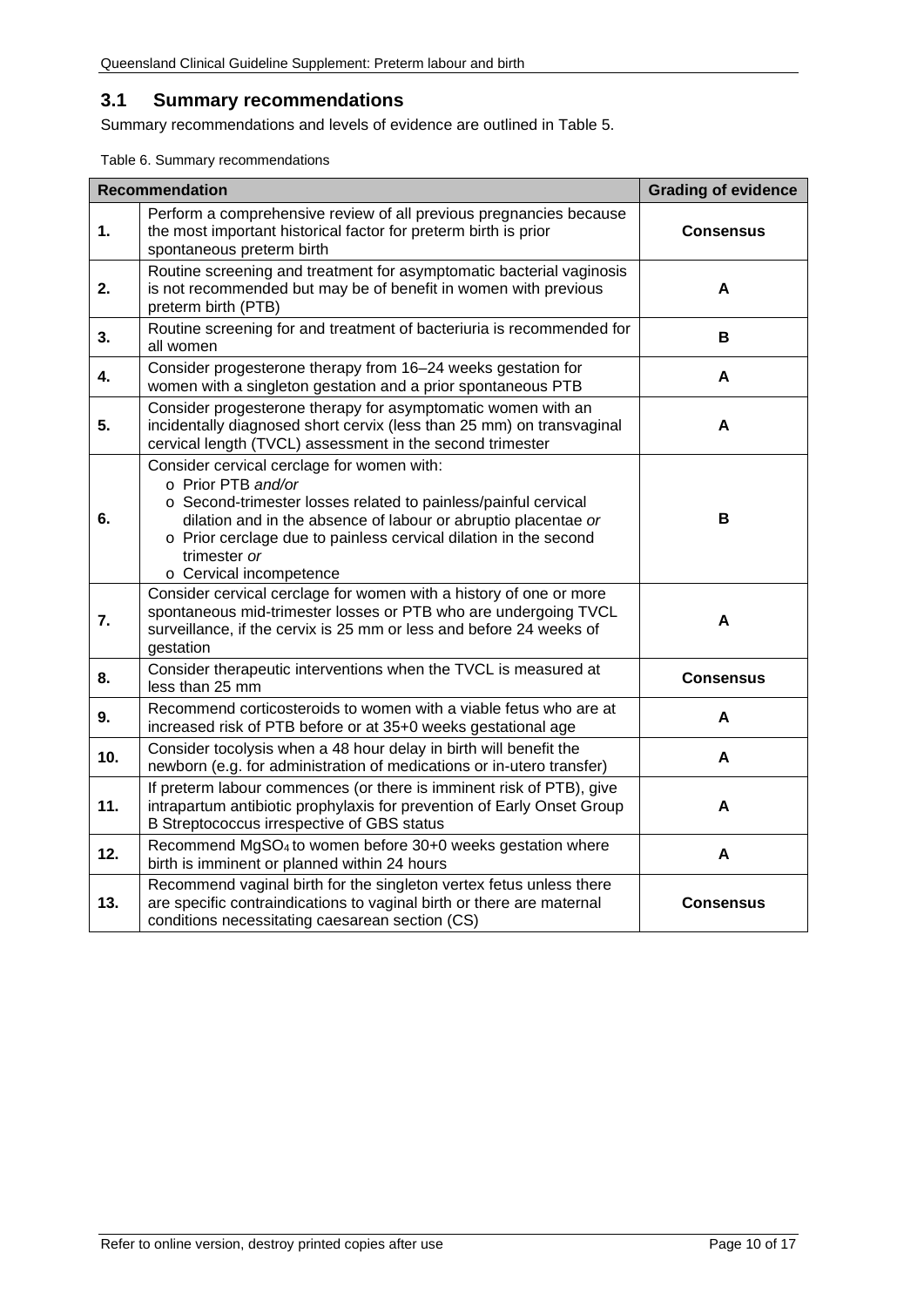# <span id="page-10-0"></span>**4 Implementation**

This guideline is applicable to all Queensland public and private maternity facilities. It can be downloaded in Portable Document Format (PDF) from [www.health.qld.gov.au/qcg](http://www.health.qld.gov.au/qcg)

#### <span id="page-10-1"></span>**4.1 Guideline resources**

The following guideline components are provided on the website as separate resources:

- Flowchart: Assessment and management of preterm labour (< 37 weeks)
- Education resource: Preterm labour and birth
- Knowledge assessment: Preterm labour and birth
- Videoconference recording: Preterm labour and birth
- Parent information: Preterm labour and birth
- Parent information: Transferring a sick or unwell baby

#### <span id="page-10-2"></span>**4.2 Suggested resources**

During the development process stakeholders identified additional resources with potential to complement and enhance guideline implementation and application. The following resources have not been sourced or developed by QCG but are suggested as complimentary to the guideline:

- Guideline on corticosteroid administration
- Culturally specific parent information (e.g. for Aboriginal and Torres Strait Islander people)

#### <span id="page-10-3"></span>**4.3 Implementation measures**

Suggested activities to assist implementation of the guideline are outlined below.

#### <span id="page-10-4"></span>**4.3.1 Implications for implementation**

The following areas may have implications for local implementation of the guideline recommendations. It is suggested they be considered for successful guideline implementation.

- Economic considerations including opportunity costs
- Human resource requirements including clinician skill mix and scope of practice
- Clinician education and training
- Equipment and consumables purchase and maintenance
- Consumer acceptance
- Model of care and service delivery
- Suggested activities to assist implementation of the guideline are outlined below.

#### <span id="page-10-5"></span>**4.3.2 QCG measures**

- Notify Chief Executive Officer and relevant stakeholders
- Monitor emerging new evidence to ensure guideline reflects contemporaneous practice
- Capture user feedback
- Record and manage change requests

#### <span id="page-10-6"></span>**4.3.3 Hospital and Health Service measures**

Initiate, promote and support local systems and processes to integrate the guideline into clinical practice, including:

- Hospital and Health Service (HHS) Executive endorse the guidelines and their use in the HHS and communicate this to staff
- Promote the introduction of the guideline to relevant health care professionals
- Support education and training opportunities relevant to the guideline and service capabilities
- Align clinical care with guideline recommendations
- Undertake relevant implementation activities as outlined in the *Guideline implementation checklist* available at [www.health.qld.gov.au/qcg](http://www.health.qld.gov.au/qcg)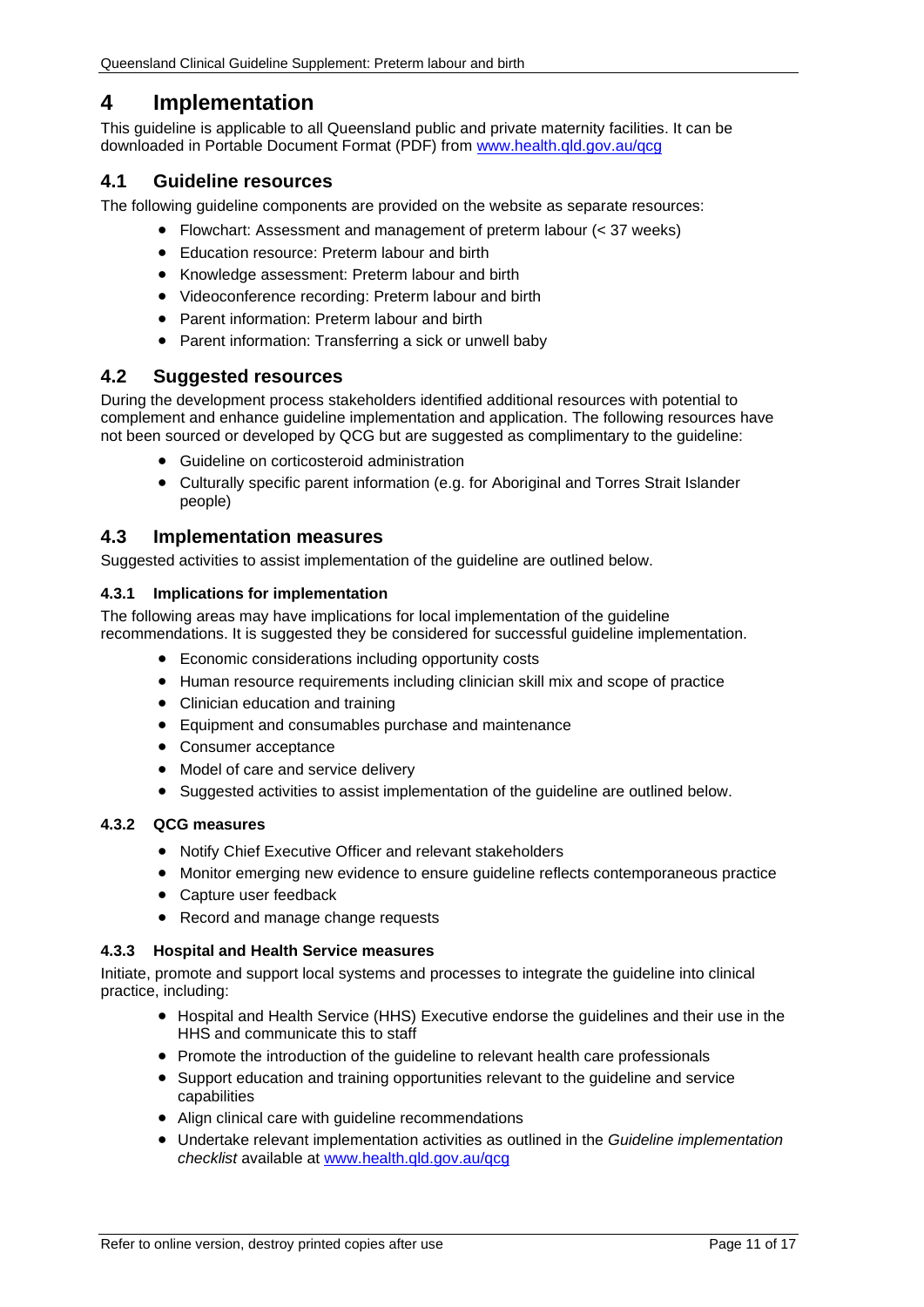#### <span id="page-11-0"></span>**4.4 Quality measures**

Auditing of guideline recommendations and content assists with identifying quality of care issues and provides evidence of compliance with the National Safety and Quality Health Service (NSQHS) Standards<sup>2</sup> [Refer to Table 7. [NSQHS Standard 1\]](#page-11-2). Suggested audit and quality measures are identified in [Table 8. Clinical quality measures.](#page-11-3)

<span id="page-11-2"></span>Table 7. NSQHS Standard 1

| <b>NSQHS Standard 1: Clinical governance</b>  |                                                                                                                                                                                           |  |
|-----------------------------------------------|-------------------------------------------------------------------------------------------------------------------------------------------------------------------------------------------|--|
| <b>Clinical performance and effectiveness</b> |                                                                                                                                                                                           |  |
| Criterion 1.27:                               | <b>Actions required:</b>                                                                                                                                                                  |  |
| Evidence based care                           | Provide clinicians with ready access to best-practice<br>a.<br>guidelines, integrated care pathways, clinical pathways and<br>decision support tools relevant to their clinical practice  |  |
|                                               | Support clinicians to use the best available evidence,<br>b.<br>including relevant clinical care standards developed by the<br>Australian Commission on Safety and Quality in Health Care |  |

<span id="page-11-3"></span>The following clinical quality measures are suggested:

Table 8. Clinical quality measures

| <b>No</b>      | <b>Audit criteria</b>                                                                                                                                                                                                       | <b>Guideline Section</b> |
|----------------|-----------------------------------------------------------------------------------------------------------------------------------------------------------------------------------------------------------------------------|--------------------------|
| 1 <sub>1</sub> | Proportion of women with a singleton pregnancy, prior<br>spontaneous PTB at less than 34 weeks gestation, and short<br>cervical length (less than 25 mm) before 24 weeks of gestation,<br>who are counselled about cerclage | Section 3                |
| 2.             | Proportion of women with a singleton pregnancy and prior<br>spontaneous preterm birth who are counselled about<br>progesterone therapy                                                                                      | Section 3                |
| 3.             | Proportion of asymptomatic women with an incidentally<br>diagnosed short cervix on TVCL who are counselled about<br>progesterone therapy                                                                                    | Section 3.1              |
| $\mathbf{4}$ . | Proportion of women presenting with threatened PTL who have<br>fetal fibronectin (fFN) (or equivalent) testing                                                                                                              | Section 4                |
| 5.             | Proportion of women presenting with suspected PTL who have:<br>Low and high vaginal swabs for microscopy culture and<br>sensitivity (MC&S)<br>Genital swab for GBS<br>$\bullet$                                             | Section 4                |
|                | Midstream specimen of urine for bacteriology<br>$\bullet$                                                                                                                                                                   |                          |
| 6.             | Proportion of babies less than 26 weeks gestational age who are<br>born outside a Level 6 facility with comprehensive neonatal<br>support(according to the Clinical Services Capability Framework)                          | Section 5.2              |
| 7 <sub>1</sub> | Proportion of women with PTL at less than 35+0 weeks<br>gestation who receive corticosteroid therapy                                                                                                                        | Section 5.3              |
| 8.             | Proportion of women birthing before 30+0 weeks gestational age<br>who receive magnesium sulfate                                                                                                                             | Section 5.6              |
| 9.             | Proportion of women with threatened PTL who at the time of<br>discharge, receive information about signs and symptoms of<br>preterm labour and when to seek clinical advice                                                 | Section 6                |

## <span id="page-11-1"></span>**4.5 Areas for future research**

During development the following area was identified as potentially having clinical impact on decision making. Further research in these areas may be useful.

• Utilising the QUIPP (Quantitative Innovation in Predicting Preterm birth) app for clinician use in determining risk of preterm labour and birth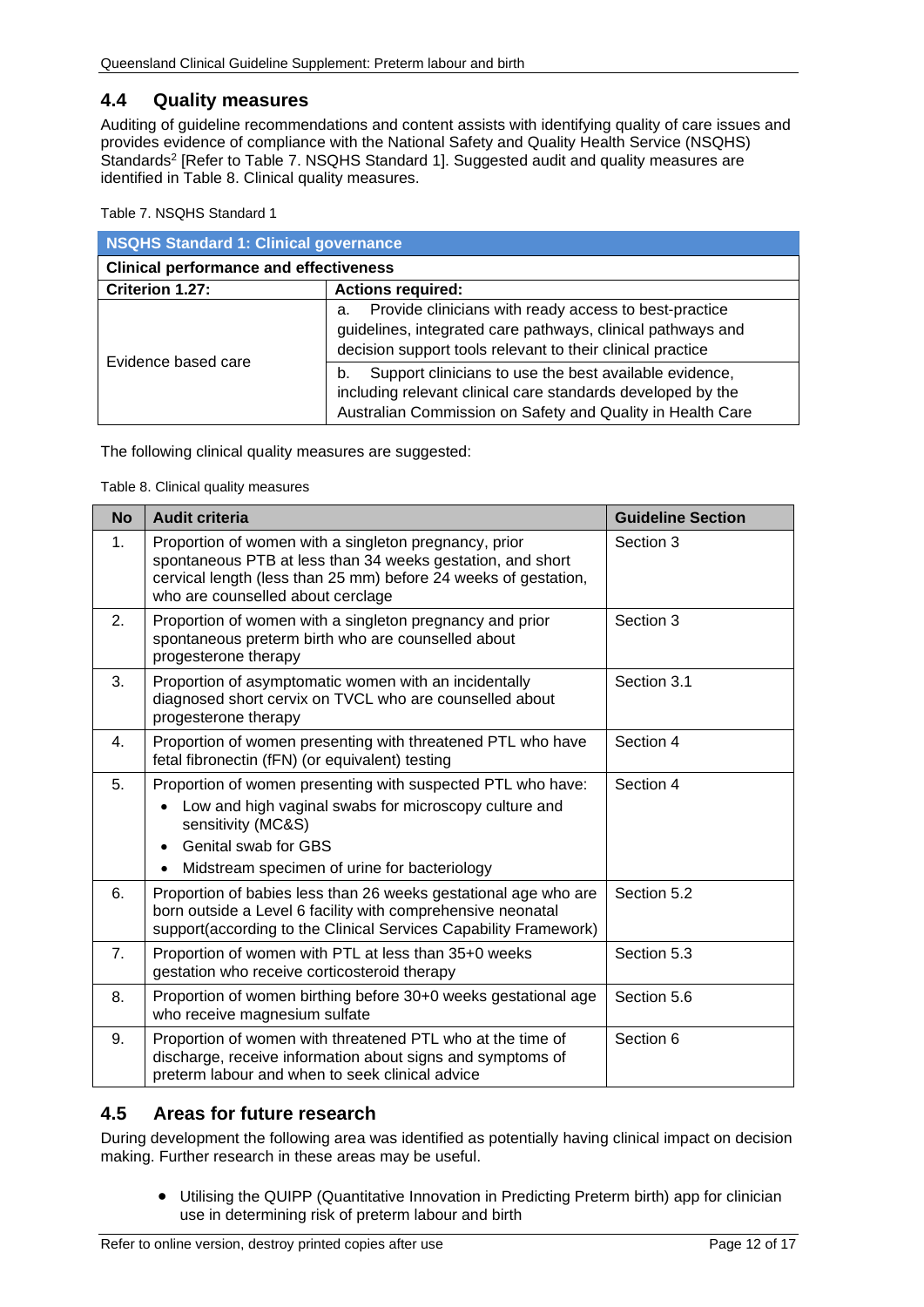## **4.6 Safety and quality**

Implementation of this guideline provides evidence of compliance with the National Safety and Quality Health Service Standards and Australian Council on Healthcare Standards (ACHS) Evaluation and Quality Improvement Program (EQuIP) National accreditation programs.<sup>2,3</sup>

Table 9. NSQHS/EQuIPNational Criteria

<span id="page-12-1"></span><span id="page-12-0"></span>

| <b>Actions required</b><br><b>NSQHS/EQuIPNational Criteria</b>                                                                                                                                                                   |                                                                                                                                                                                                                                                                                                                                                                                                                                                                           | ☑ Evidence of compliance                                                                                                                                                                                                                                                                                                                                                                                                                                                                             |  |  |  |  |
|----------------------------------------------------------------------------------------------------------------------------------------------------------------------------------------------------------------------------------|---------------------------------------------------------------------------------------------------------------------------------------------------------------------------------------------------------------------------------------------------------------------------------------------------------------------------------------------------------------------------------------------------------------------------------------------------------------------------|------------------------------------------------------------------------------------------------------------------------------------------------------------------------------------------------------------------------------------------------------------------------------------------------------------------------------------------------------------------------------------------------------------------------------------------------------------------------------------------------------|--|--|--|--|
| <b>NSQHS Standard 1: Clinical governance</b>                                                                                                                                                                                     |                                                                                                                                                                                                                                                                                                                                                                                                                                                                           |                                                                                                                                                                                                                                                                                                                                                                                                                                                                                                      |  |  |  |  |
| Patient safety and quality systems<br>Safety and quality systems are<br>integrated with governance processes<br>to enable organisations to actively<br>manage and improve the safety and<br>quality of health care for patients. | Diversity and high risk groups<br>1.15 The health service organisation:<br>a. Identifies the diversity of the consumers using its services<br>b. Identifies groups of patients using its services who are at higher<br>risk of harm<br>c. Incorporates information on the diversity of its consumers and<br>higher-risk groups into the planning and delivery of care                                                                                                     | ☑<br>Assessment and care appropriate to the cohort of patients is<br>identified in the guideline<br>High risk groups are identified in the guideline<br>☑<br>☑<br>The guideline is based on the best available evidence                                                                                                                                                                                                                                                                              |  |  |  |  |
| <b>Clinical performance and</b><br>effectiveness<br>The workforce has the right<br>qualifications, skills and supervision to                                                                                                     | <b>Evidence based care</b><br>1.27 The health service organisation has processes that:<br>a. Provide clinicians with ready access to best-practice guidelines,<br>integrated care pathways, clinical pathways and decision support<br>tools relevant to their clinical practice<br>b. Support clinicians to use the best available evidence, including<br>relevant clinical care standards developed by the Australian<br>Commission on Safety and Quality in Health Care | ☑ Queensland Clinical Guidelines is funded by Queensland Health<br>to develop clinical guidelines relevant to the service line to guide<br>safe patient care across Queensland<br>The guideline provides evidence-based and best practice<br>☑<br>recommendations for care<br>$\boxtimes$ The guideline is endorsed for use in Queensland Health<br>facilities.<br>☑ A desktop icon is available on every Queensland Health<br>computer desktop to provide quick and easy access to the<br>quideline |  |  |  |  |
| provide safe, high-quality health care to<br>patients.                                                                                                                                                                           | Performance management<br>1.22 The health service organisation has valid and reliable<br>performance review processes that:<br>a. Require members of the workforce to regularly take part in a<br>review of their performance<br>b. Identify needs for training and development in safety and quality<br>c. Incorporate information on training requirements into the<br>organisation's training system                                                                   | The guideline has accompanying educational resources to<br>☑<br>support ongoing safety and quality education for identified<br>professional and personal development. The resources are<br>freely available on the internet http://www.health.qld.gov.au/qcg                                                                                                                                                                                                                                         |  |  |  |  |
| Patient safety and quality systems<br>Safety and quality systems are<br>integrated with governance processes<br>to enable organisations to actively<br>manage and improve the safety and<br>quality of health care for patients. | <b>Policies and procedures</b><br>1.7 The health service organisation uses a risk management<br>approach to:<br>a. Set out, review, and maintain the currency and effectiveness of,<br>policies, procedures and protocols<br>b. Monitor and take action to improve adherence to policies,<br>procedures and protocols<br>c. Review compliance with legislation, regulation and jurisdictional<br>requirements                                                             | $\boxtimes$ QCG has established processes to review and maintain all<br>guidelines and associated resources<br>$\boxtimes$ Change requests are managed to ensure currency of published<br>quidelines<br>Implementation tools and checklist are provided to assist with<br>☑<br>adherence to guidelines<br>Suggested audit criteria are provided in guideline supplement<br>☑<br>The guidelines comply with legislation, regulation and<br>☑<br>jurisdictional requirements                           |  |  |  |  |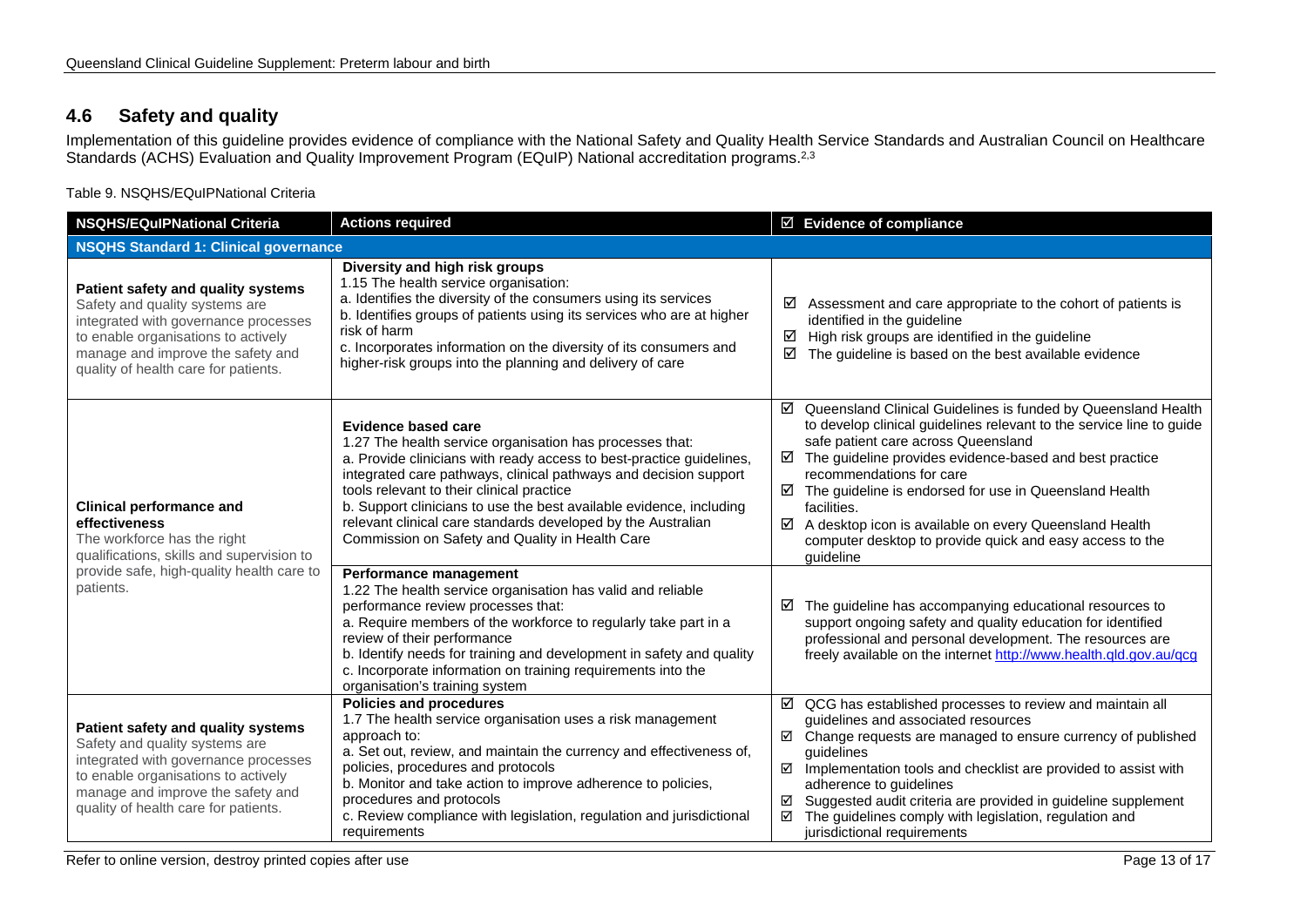| <b>NSQHS/EQuIPNational Criteria</b>                                                                                                                                                                                                                                                                                        | <b>Actions required</b>                                                                                                                                                                                                                                                                                                                                                                                                                                                                                                                                                                                                                                                                                                                                                                                                                                                                                                                                                                         | $\boxtimes$ Evidence of compliance                                                                                                                                                                                                                                                                                                                                                                                                                                              |  |  |  |
|----------------------------------------------------------------------------------------------------------------------------------------------------------------------------------------------------------------------------------------------------------------------------------------------------------------------------|-------------------------------------------------------------------------------------------------------------------------------------------------------------------------------------------------------------------------------------------------------------------------------------------------------------------------------------------------------------------------------------------------------------------------------------------------------------------------------------------------------------------------------------------------------------------------------------------------------------------------------------------------------------------------------------------------------------------------------------------------------------------------------------------------------------------------------------------------------------------------------------------------------------------------------------------------------------------------------------------------|---------------------------------------------------------------------------------------------------------------------------------------------------------------------------------------------------------------------------------------------------------------------------------------------------------------------------------------------------------------------------------------------------------------------------------------------------------------------------------|--|--|--|
| <b>NSQHS Standard 2: Partnering with Consumers</b>                                                                                                                                                                                                                                                                         |                                                                                                                                                                                                                                                                                                                                                                                                                                                                                                                                                                                                                                                                                                                                                                                                                                                                                                                                                                                                 |                                                                                                                                                                                                                                                                                                                                                                                                                                                                                 |  |  |  |
| <b>Health literacy</b><br>Health service organisations<br>communicate with consumers in a way<br>that supports effective partnerships.                                                                                                                                                                                     | Communication that supports effective partnerships<br>2.8 The health service organisation uses communication<br>mechanisms that are tailored to the diversity of the consumers who<br>use its services and, where relevant, the diversity of the local<br>community<br>2.9 Where information for patients, carers, families and consumers<br>about health and health services is developed internally, the<br>organisation involves consumers in its development and review<br>2.10 The health service organisation supports clinicians to<br>communicate with patients, carers, families and consumers about<br>health and health care so that:<br>a. Information is provided in a way that meets the needs of patients,<br>carers, families and consumers<br>b. Information provided is easy to understand and use<br>c. The clinical needs of patients are addressed while they are in the<br>health service organisation<br>d. Information needs for ongoing care are provided on discharge | $\boxtimes$ Consumer consultation was sought and obtained during the<br>development of the guideline. Refer to the acknowledgement<br>section of the guideline for details<br>$\boxtimes$ Consumer information is developed to align with the guideline<br>and included consumer involvement during development and<br>review<br>The consumer information was developed using plain English<br>☑<br>and with attention to literacy and ease of reading needs of the<br>consumer |  |  |  |
| Partnering with consumers in<br>organisational design and<br>qovernance<br>Consumers are partners in the design<br>and governance of the organisation.                                                                                                                                                                     | Partnerships in healthcare governance planning, design,<br>measurement and evaluation<br>2.11 The health service organisation:<br>a. Involves consumers in partnerships in the governance of, and to<br>design, measure and evaluate, health care<br>b. Has processes so that the consumers involved in these<br>partnerships reflect the diversity of consumers who use the service<br>or, where relevant, the diversity of the local community<br>2.14 The health service organisation works in partnership with<br>consumers to incorporate their views and experiences into training<br>and education for the workforce                                                                                                                                                                                                                                                                                                                                                                     | $\boxtimes$ Consumers are members of guideline working parties<br>$\boxtimes$ The guideline is based on the best available evidence<br>$\boxtimes$ The guidelines and consumer information are endorsed by the<br>QCG and Queensland Statewide Maternity and Neonatal Clinical<br>Network Steering Committees which includes consumer<br>membership                                                                                                                             |  |  |  |
| <b>NSQHS Standard 4: Medication safety</b>                                                                                                                                                                                                                                                                                 |                                                                                                                                                                                                                                                                                                                                                                                                                                                                                                                                                                                                                                                                                                                                                                                                                                                                                                                                                                                                 |                                                                                                                                                                                                                                                                                                                                                                                                                                                                                 |  |  |  |
| <b>Clinical governance and quality</b><br>improvement to support medication<br>management<br>Organisation-wide systems are used to<br>support and promote safety for<br>procuring, supplying, storing,<br>compounding, manufacturing,<br>prescribing, dispensing, administering<br>and monitoring the effects of medicines | Integrating clinical governance<br>4.1 Clinicians use the safety and quality systems from the Clinical<br>Governance Standard when:<br>a. Implementing policies and procedures for medication<br>management<br>b. Managing risks associated with medication management<br>c. Identifying training requirements for medication management                                                                                                                                                                                                                                                                                                                                                                                                                                                                                                                                                                                                                                                        | The guideline provides current evidence based<br>☑<br>recommendations about medication                                                                                                                                                                                                                                                                                                                                                                                          |  |  |  |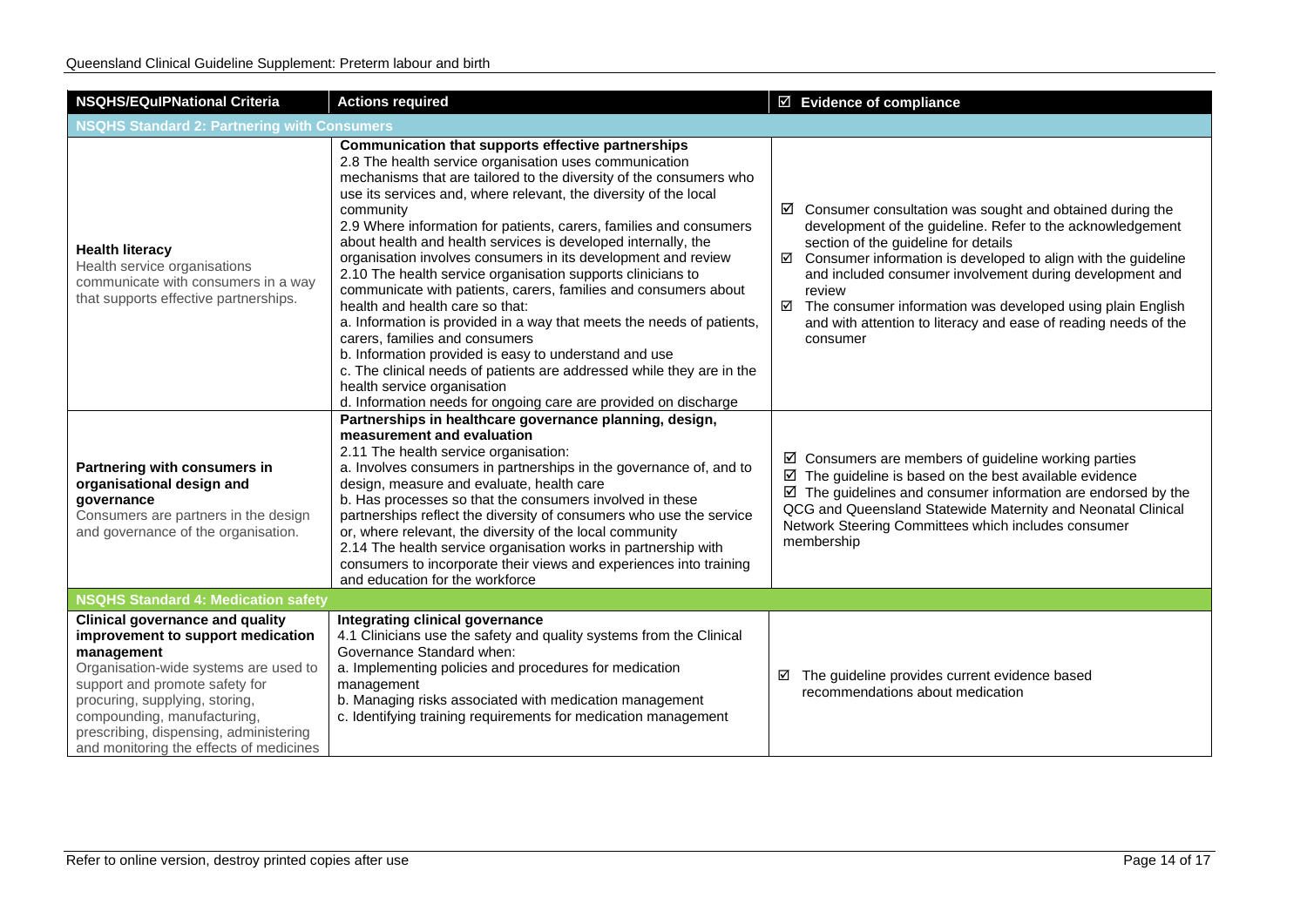| <b>NSQHS/EQuIPNational Criteria</b>                                                                                                                                                                                                           | <b>Actions required</b>                                                                                                                                                                                                                                                                                                                                                                                                                                                                                                                                                                                                                                                                                                                                                                                                                                                                                                                                                                                                                                                                                                                                                                                                                                                                            | $\boxtimes$ Evidence of compliance                                                                                                                                                                                                                                                                                                                                                                                                                                                                    |  |  |  |
|-----------------------------------------------------------------------------------------------------------------------------------------------------------------------------------------------------------------------------------------------|----------------------------------------------------------------------------------------------------------------------------------------------------------------------------------------------------------------------------------------------------------------------------------------------------------------------------------------------------------------------------------------------------------------------------------------------------------------------------------------------------------------------------------------------------------------------------------------------------------------------------------------------------------------------------------------------------------------------------------------------------------------------------------------------------------------------------------------------------------------------------------------------------------------------------------------------------------------------------------------------------------------------------------------------------------------------------------------------------------------------------------------------------------------------------------------------------------------------------------------------------------------------------------------------------|-------------------------------------------------------------------------------------------------------------------------------------------------------------------------------------------------------------------------------------------------------------------------------------------------------------------------------------------------------------------------------------------------------------------------------------------------------------------------------------------------------|--|--|--|
| <b>NSQHS Standard 5: Comprehensive care</b>                                                                                                                                                                                                   |                                                                                                                                                                                                                                                                                                                                                                                                                                                                                                                                                                                                                                                                                                                                                                                                                                                                                                                                                                                                                                                                                                                                                                                                                                                                                                    |                                                                                                                                                                                                                                                                                                                                                                                                                                                                                                       |  |  |  |
| <b>Clinical governance and quality</b><br>improvement to support<br>comprehensive care<br>Systems are in place to support<br>clinicians to deliver comprehensive care                                                                         | Integrating clinical governance<br>5.1 Clinicians use the safety and quality systems from the Clinical<br>Governance Standard when:<br>a. Implementing policies and procedures for comprehensive care<br>b. Managing risks associated with comprehensive care<br>c. Identifying training requirements to deliver comprehensive care<br><b>Partnering with consumers</b><br>5.3 Clinicians use organisational processes from the Partnering with<br>Consumers Standard when providing comprehensive care to:<br>a. Actively involve patients in their own care<br>b. Meet the patient's information needs<br>c. Share decision-making                                                                                                                                                                                                                                                                                                                                                                                                                                                                                                                                                                                                                                                               | $\boxtimes$ The guideline has accompanying educational resources to<br>support ongoing safety and quality education for identified<br>professional and personal development. The resources are<br>freely available on the internet http://www.health.qld.gov.au/qcg<br>$\boxtimes$ The guideline provides evidence-based and best practice<br>recommendations for care<br>☑<br>Consumer information is developed for the guideline                                                                    |  |  |  |
| <b>NSQHS Standard 6: Communicating for safety</b>                                                                                                                                                                                             |                                                                                                                                                                                                                                                                                                                                                                                                                                                                                                                                                                                                                                                                                                                                                                                                                                                                                                                                                                                                                                                                                                                                                                                                                                                                                                    |                                                                                                                                                                                                                                                                                                                                                                                                                                                                                                       |  |  |  |
| <b>Clinical governance and quality</b><br>improvement to support effective<br>communication<br>Systems are in place for effective and<br>coordinated communication that<br>supports the delivery of continuous and<br>safe care for patients. | Integrating clinical governance<br>6.1 Clinicians use the safety and quality systems from the Clinical<br>Governance Standard when:<br>a. Implementing policies and procedures to support effective clinical<br>communication<br>b. Managing risks associated with clinical communication<br>c. Identifying training requirements for effective and coordinated<br>clinical communication<br><b>Partnering with consumers</b><br>6.3 Clinicians use organisational processes from the Partnering with<br>Consumers Standard to effectively communicate with patients,<br>carers and families during high-risk situations to:<br>a. Actively involve patients in their own care<br>b. Meet the patient's information needs<br>c. Share decision-making<br>Organisational processes to support effective communication<br>6.4 The health service organisation has clinical communications<br>processes to support effective communication when:<br>a. Identification and procedure matching should occur<br>b. All or part of a patient's care is transferred within the organisation,<br>between multidisciplinary teams, between clinicians or between<br>organisations; and on discharge<br>c. Critical information about a patient's care, including information on<br>risks, emerges or changes | $\boxtimes$ Requirements for effective clinical communication by clinicians<br>are identified<br>$\boxtimes$ The guideline provides evidence-based and best practice<br>recommendations for communication between clinicians<br>The guideline provides evidence-based and best practice<br>☑<br>recommendations for communication with patients, carers and<br>families<br>The guideline provides evidence-based and best practice<br>☑<br>recommendations for discharge planning and follow -up care |  |  |  |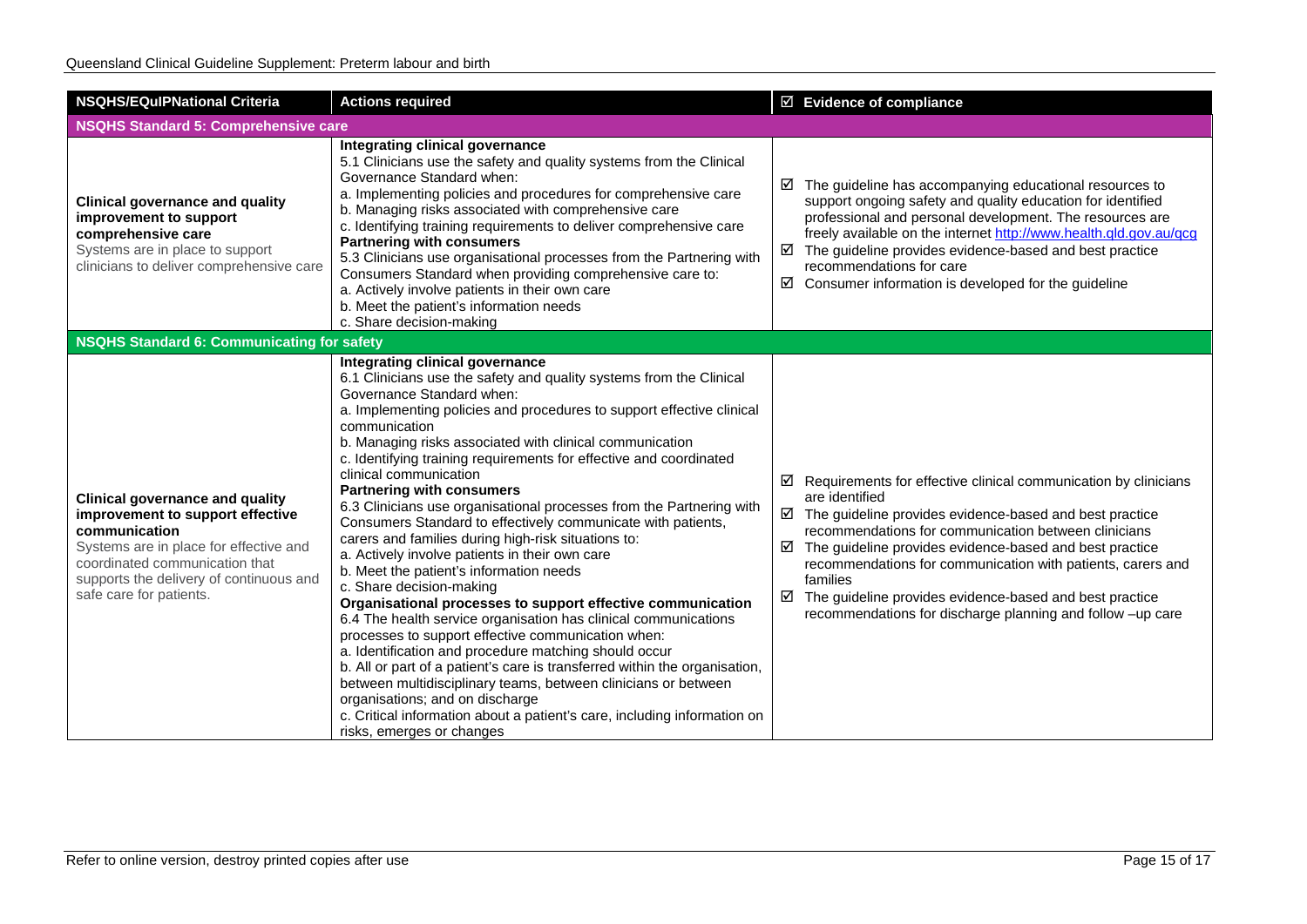| NSQHS/EQulPNational Criteria                                                                                                                                                 | <b>Actions required</b>                                                                                                                                | $\boxtimes$ Evidence of compliance                                                                                                                                           |  |  |  |
|------------------------------------------------------------------------------------------------------------------------------------------------------------------------------|--------------------------------------------------------------------------------------------------------------------------------------------------------|------------------------------------------------------------------------------------------------------------------------------------------------------------------------------|--|--|--|
| <b>EQuIP Standard 12 Provision of care</b>                                                                                                                                   |                                                                                                                                                        |                                                                                                                                                                              |  |  |  |
| Criterion 1: Assessment and care<br>planning<br>12.1 Ensuring assessment is<br>comprehensive and based upon current<br>professional standards and evidence<br>based practice | 12.1.1 Guidelines are available and accessible by staff to assess<br>physical, spiritual, cultural, physiological and social health promotion<br>needs | $\boxtimes$ Assessment and care appropriate to the cohort of patients is<br>identified in the guideline<br>$\boxtimes$ The guideline is based on the best available evidence |  |  |  |